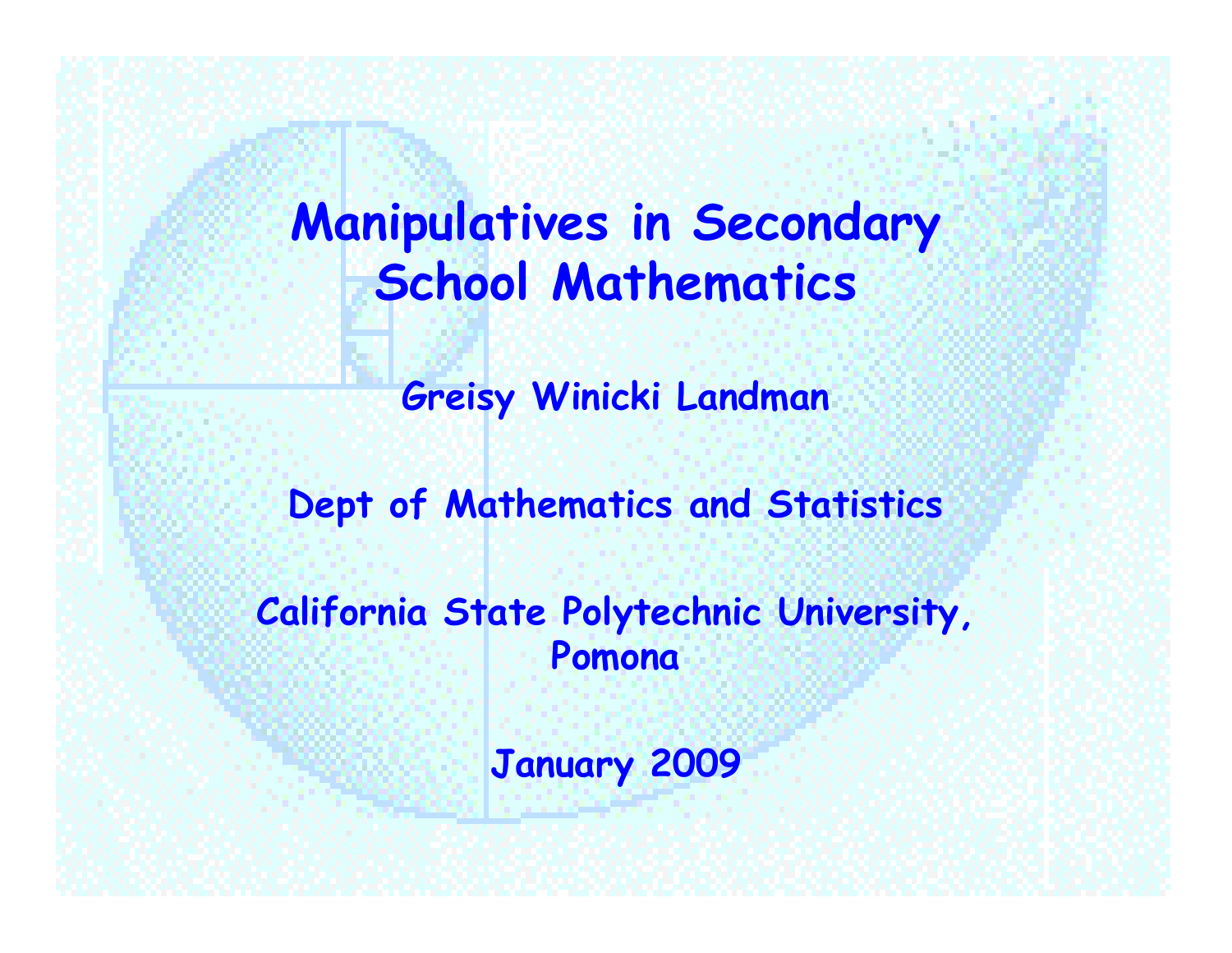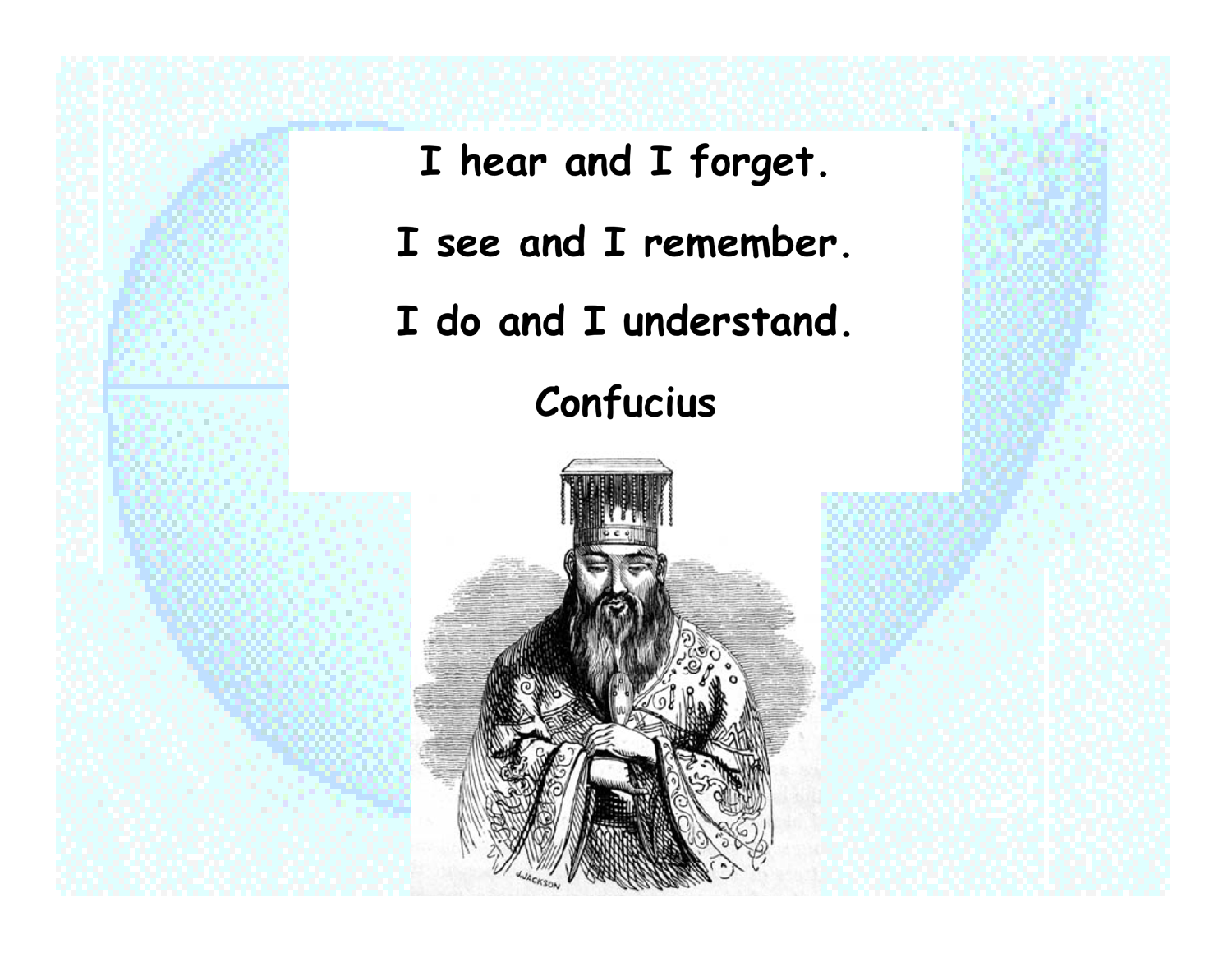#### **Students of all ages need to do math to understand math.**

**Manipulatives provide a way for students to do mathematics in a concrete manner and they learn some mathematics concepts better when explored with manipulatives.** 

**Manipulatives are concrete objects that are commonly used in teaching mathematics.** 

**They include attribute blocks, geometric shapes of different colors and sizes that may be used in classification or patterning tasks; colored counters for modeling addition and subtraction of integers; base ten blocks for representing and performing operations on decimal numbers; fraction pieces; algebra tiles, etc** 

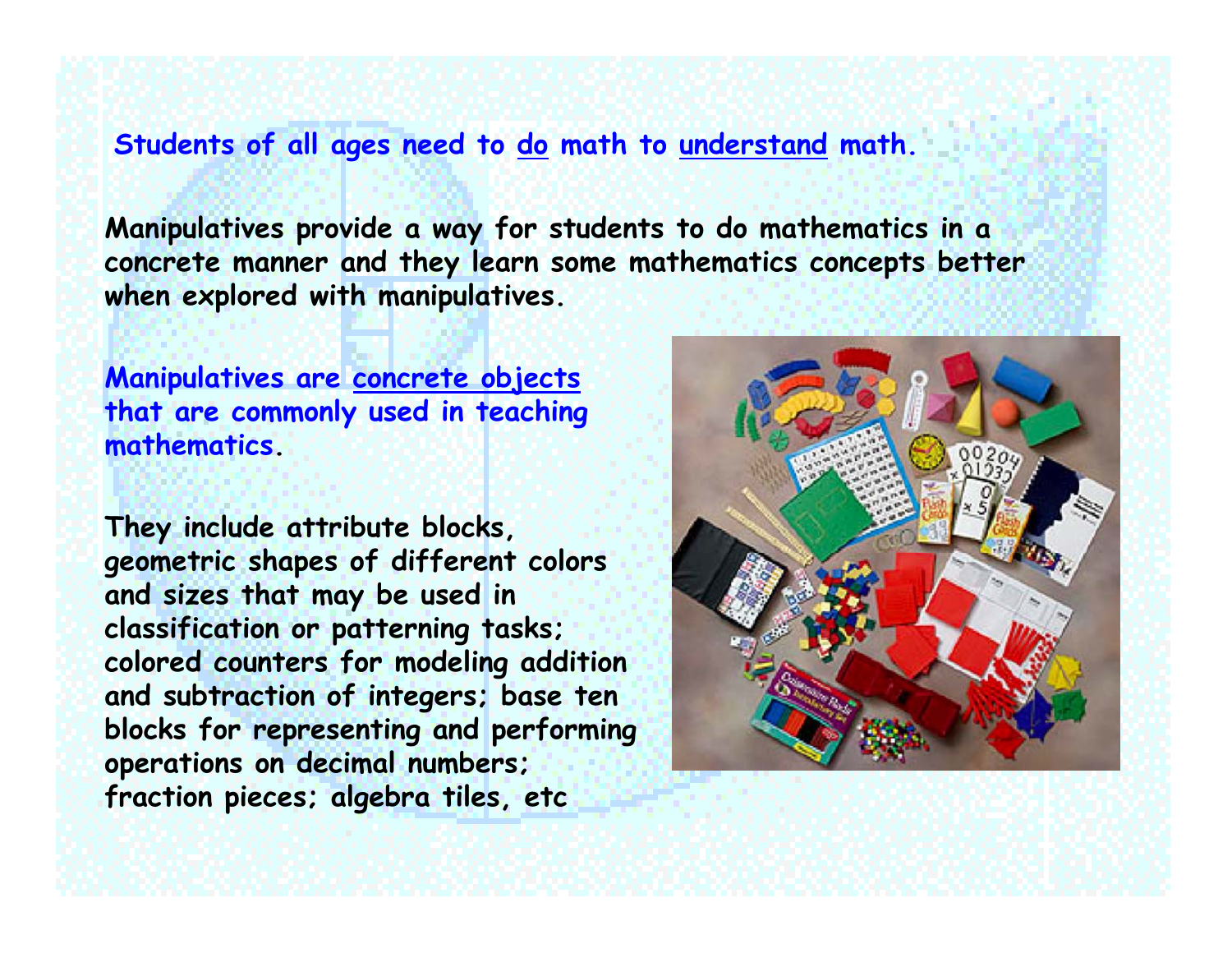**Many different kinds of manipulatives are commercially available, and it is also possible to make them using common objects, such as craft sticks, beans, or buttons** 





**Learning is enhanced when a concept is exposed to the students in a variety of contexts.**

**Active involvement is emphasized when students construct their own knowledge using a variety of tools and manipulatives.** 

**Middle-school students are in transition between Piaget's CONCRETE OPERATIONAL and FORMAL OPERATIONAL stages of cognitive development. Many middle school students cannot completely understand concepts when presented to them in an abstract way only.**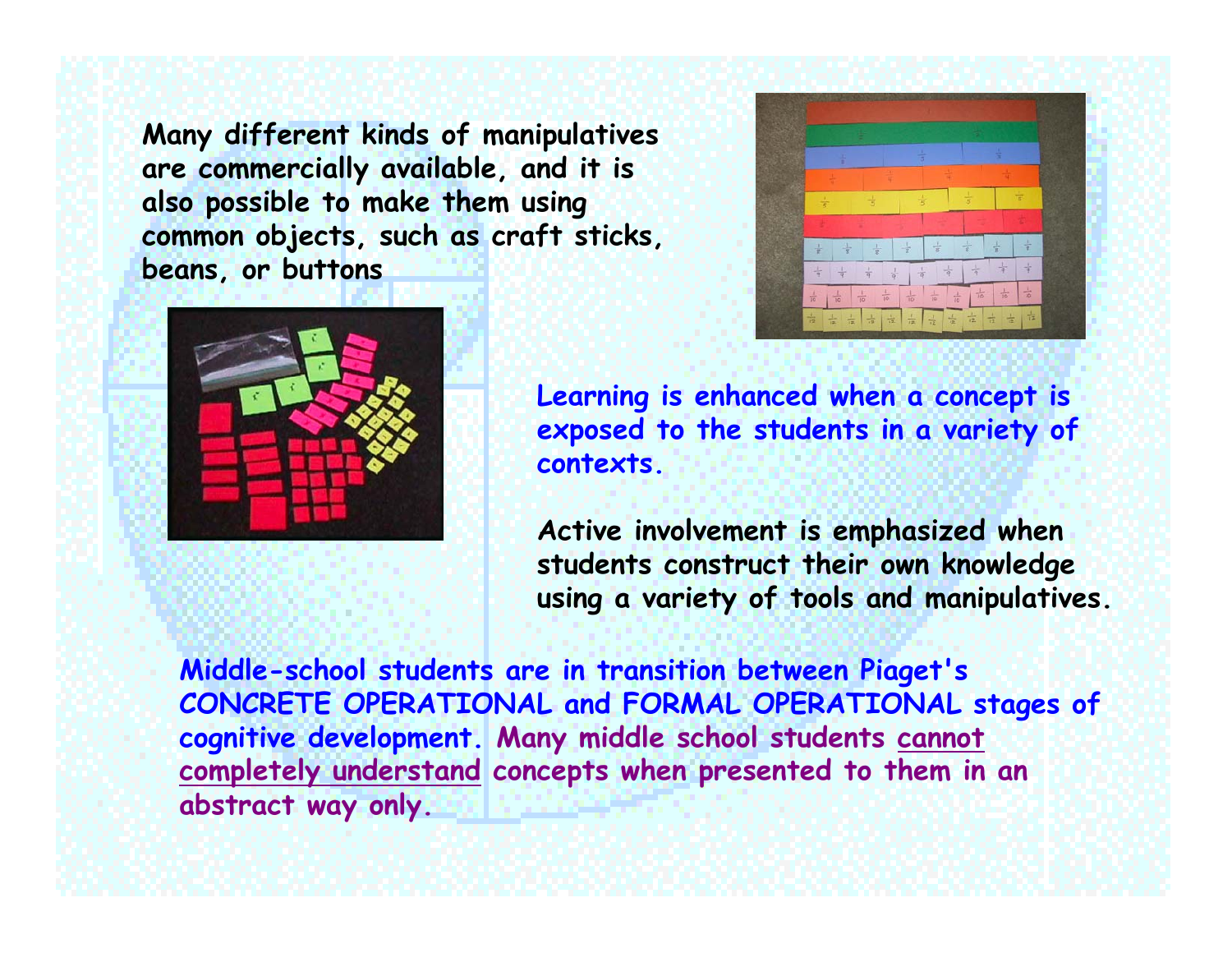**School teachers sometimes fail to see the purpose of manipulatives, citing reasons as time constrains and management problems, and generally feel that they are not important.**

**There can be some pitfalls to manipulatives, especially for struggling students.**

**Manipulatives are potentially confusing if their presentation is haphazard, disorganized, or lacking appropriate guidance and instruction from the teacher.**

**They can result in considerable time spent off-task or on activities that are not directly relevant to the needs of certain children.** 

**Some children find concrete manipulatives <sup>a</sup> source of distraction and may do much better with visual or pictorial representations.** 

**Monitoring the performance of groups of children may also be easier when visual or pictorial representations are used.**

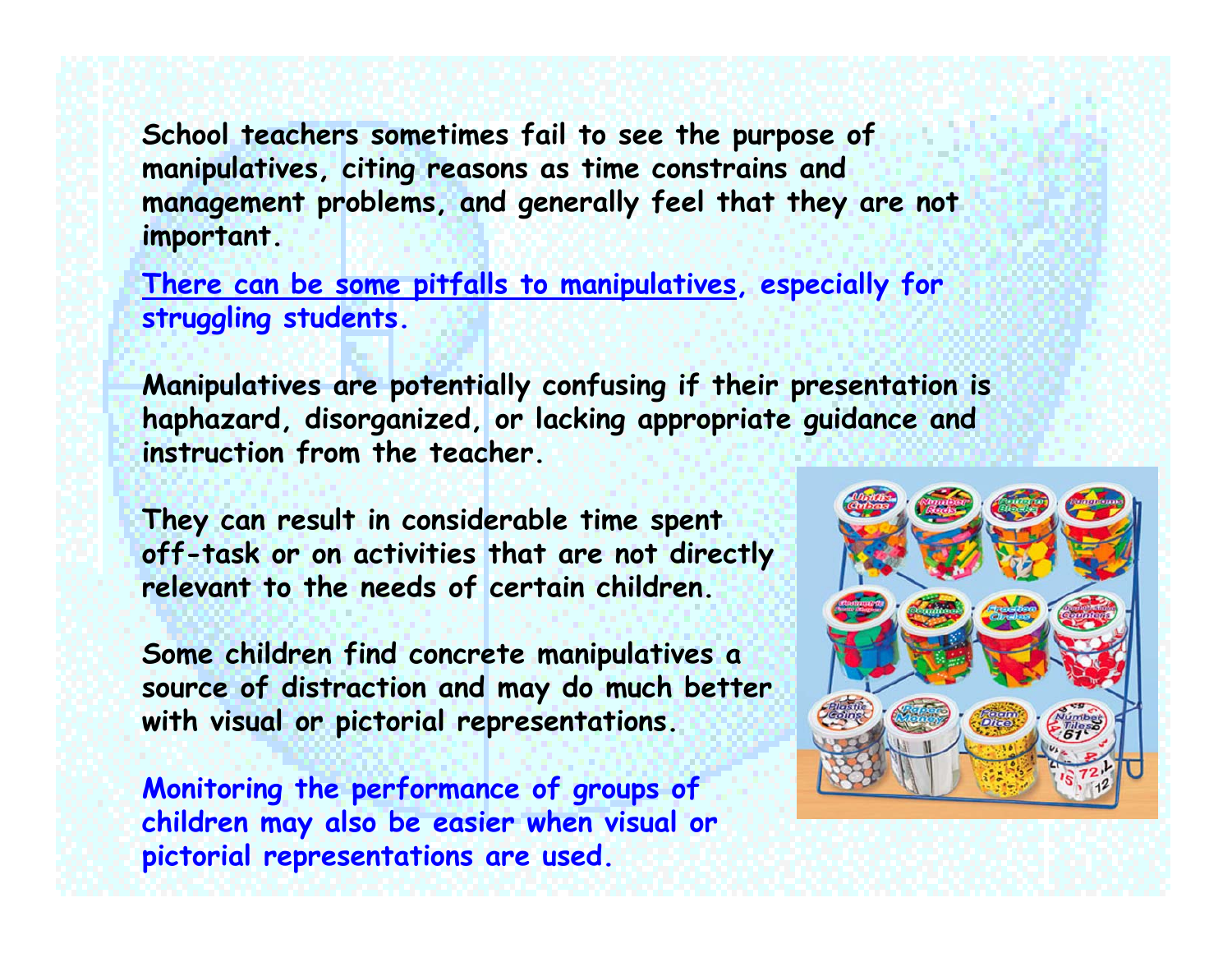

# Polydron ®

## Cuisenaire Rods®

1cm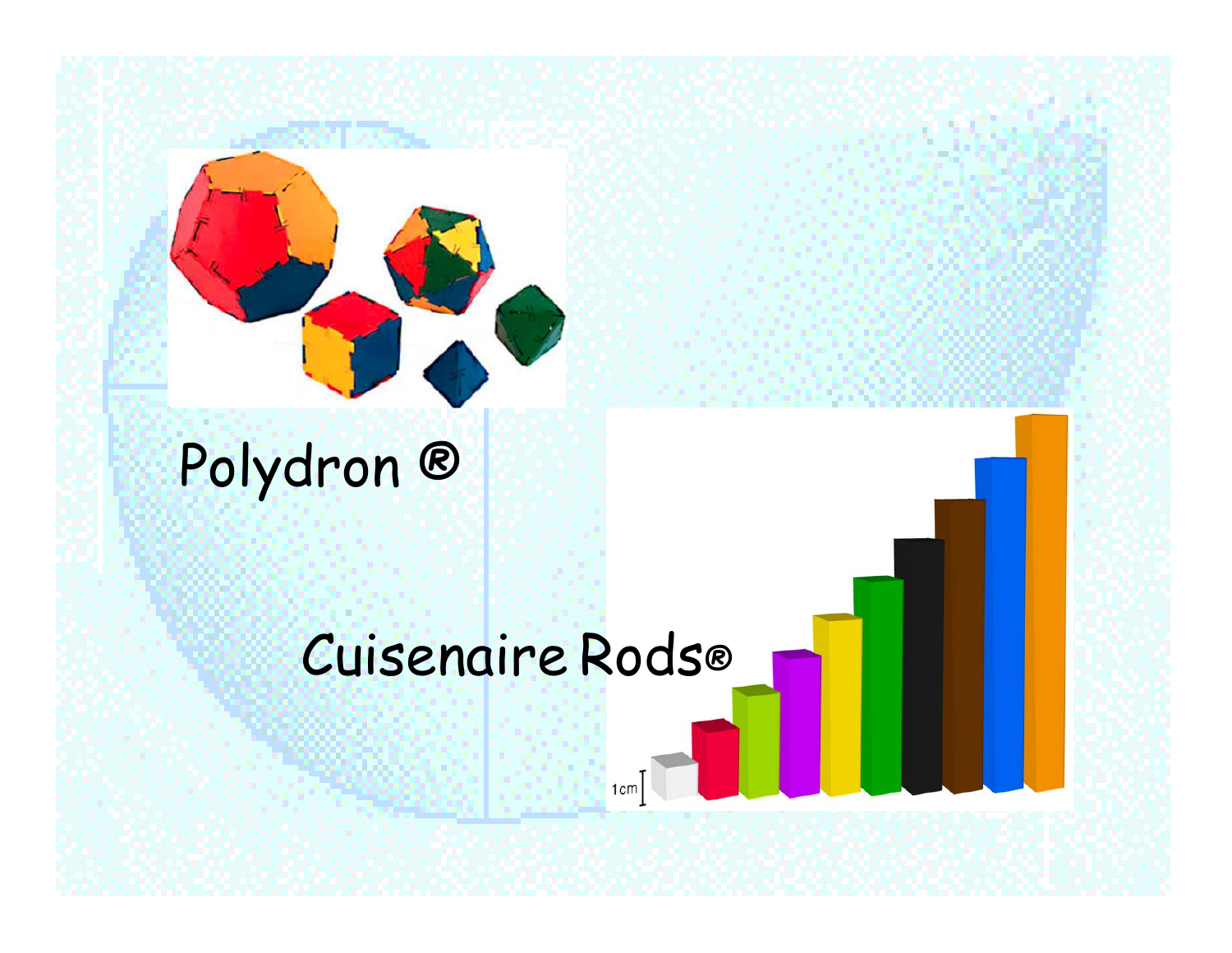**DEF: A hexomino is a polyomino of order 6, that is, a planar polygon made of 6 congruent squares connected by their sides.**



**Q1: How many hexominoes do exist?**

**Q2: Which hexominoes fold into a cube?**

**Example of a hexomino**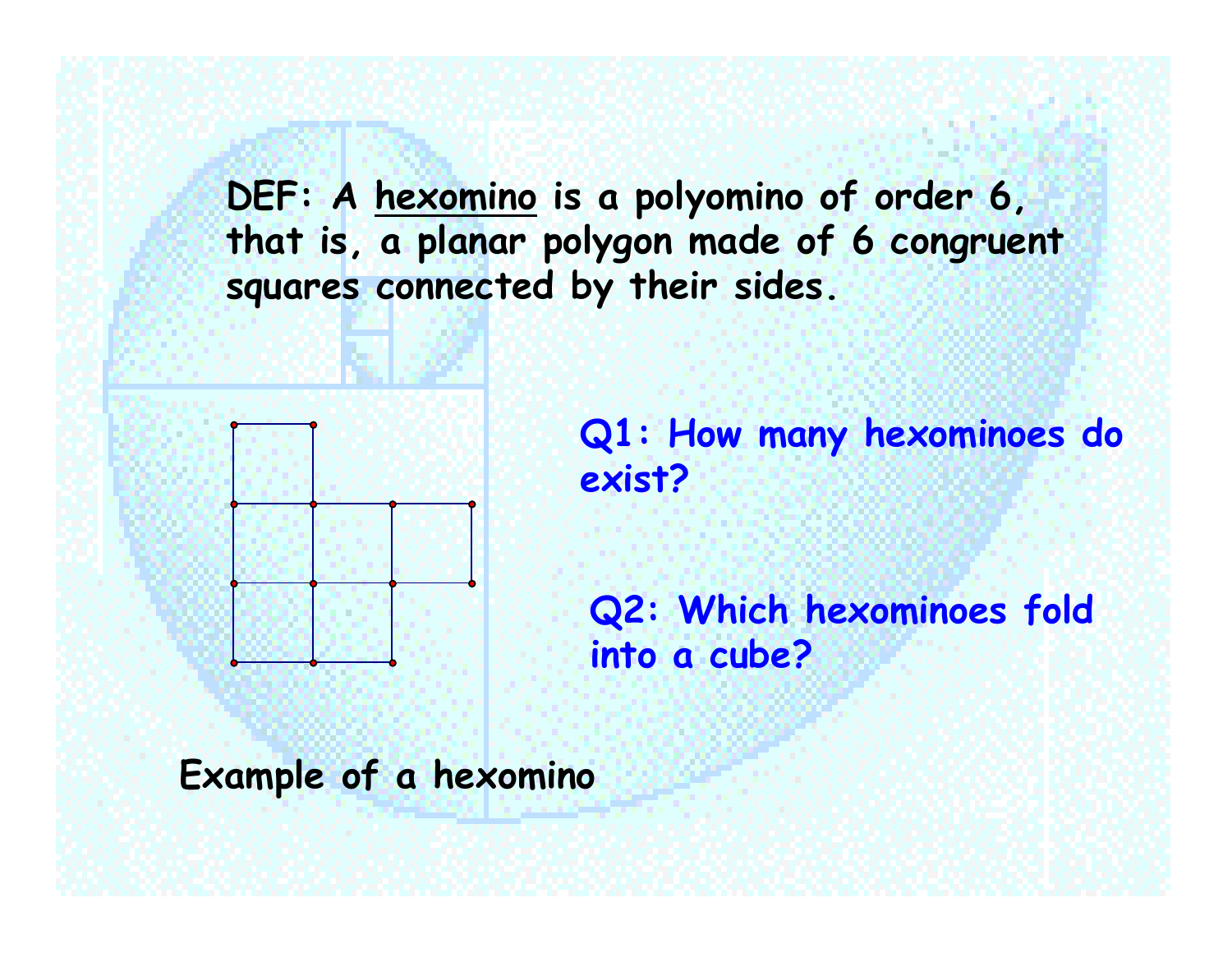### **Total:35 hexominos. Only 11 of them fold into a cube.**



• 20 hexominoes (coloured black) have no symmetry.

- 6 hexominoes (coloured red) have exactly one symmetry line, parallel to the gridlines.
- 2 hexominoes (coloured green) have a symmetry line at 45° to the gridlines.
- 5 hexominoes (coloured blue) have only rotational symmetry.

• 2 hexominoes (coloured purple) have two symmetry lines - both parallel to the gridlines - and rotational symmetry.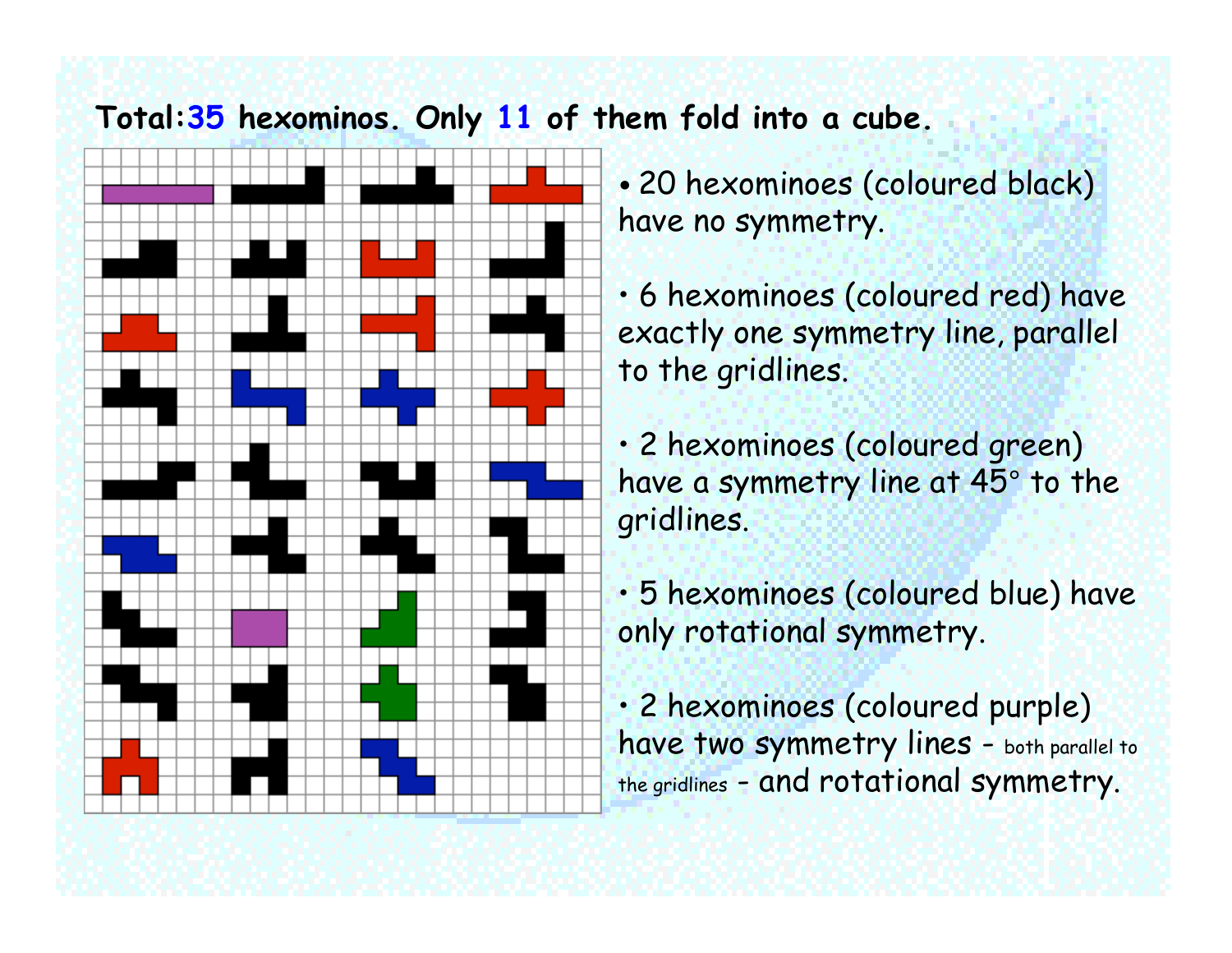